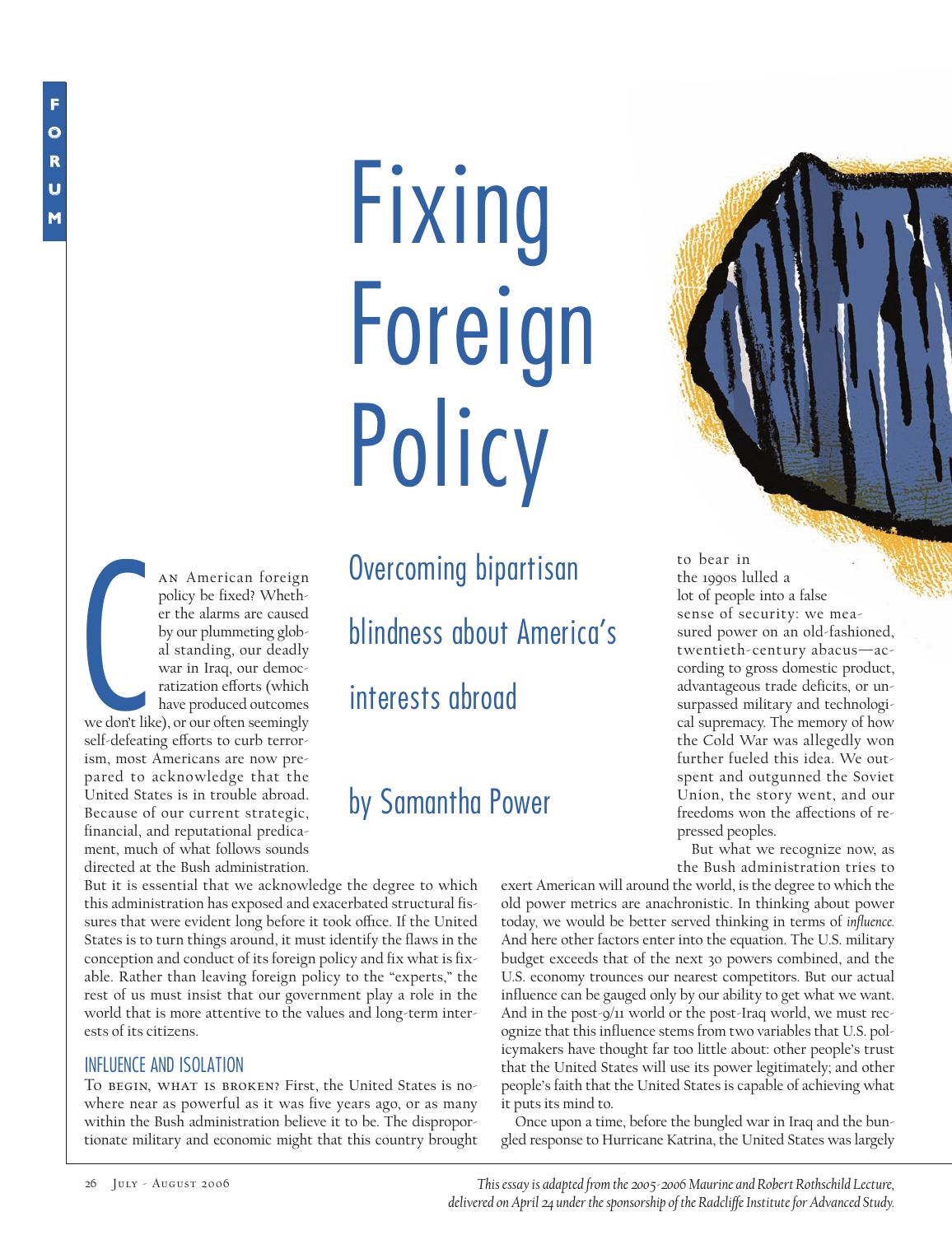seen as a "can-do" country. What-

ever non-Americans thought about the morality of U.S. foreign policy, even in the wake of the defeats and indignities of Vietnam and Somalia, foreigners generally assumed that when the United States set out to do something, it would succeed. The Bush administration has undermined the traditional sources of U.S. power—by stretching our army and National Guard to their respective breaking points, and by borrowing colossal sums of money. But the failures of planning and execution in Iraq have done something else: they have made us look fallible and vulnerable—an impression only compounded by our failure to assist our own during the hurricane.

Second, the United States is more isolated internationally than it has ever been. Because of the sheer number and breadth of transnational challenges—from failed states to loose fissile material to avian flu—the United States must be able to work with other countries in order to meet common challenges. Throughout our history, "America-firsters" like Joseph McCarthy and John Bricker have occasionally pushed the U.S. government to retreat from international institutions and even from international affairs. What makes today's isolation markedly distinct from its predecessors is that, although it is directly caused by American decision-making, it is no longer the product of conscious choice. We thought we were strong enough militarily and economically to go it alone; but when we looked up, finally eager to step up

United Nations involvement in Iraq,

or to secure troop commitments for a peacekeeping force in Darfur, even our closest allies shied away. They had begun to question the utility of too close an association with Washington.

In the 1990s, even as the Republican Congress pushed for a retreat from international engagement, if you were a human-rights advocate hoping to secure the release of a dissident imprisoned in China, there was only one capital city you would visit: Washington, D.C. If you wanted commercial patents on antiretroviral medicines loosened so that people suffering HIV/AIDS in sub-Saharan Africa might receive treatment, or if you wanted to argue for the deployment of UN peacekeepers to Rwanda or anywhere else, you'd have to come to Washington. And certainly if you believed NATO military intervention was needed to stop slaughter in the Balkans, you absolutely, positively had to come to Washington. What is most striking about the last five years is the extent to which—owing to the steady erosion of U.S. legitimacy and the steady increase in skepticism about our competence the era of "one-stop shopping" is over.

Yet even with the weakening of the "hyper-power," other rich nations have not stepped into the vacuum to help carry the burden of global leadership. With U.S. influence weakened, who will raise a voice, and muster the resources, to help secure the global commons? With Russia and China prone to privilege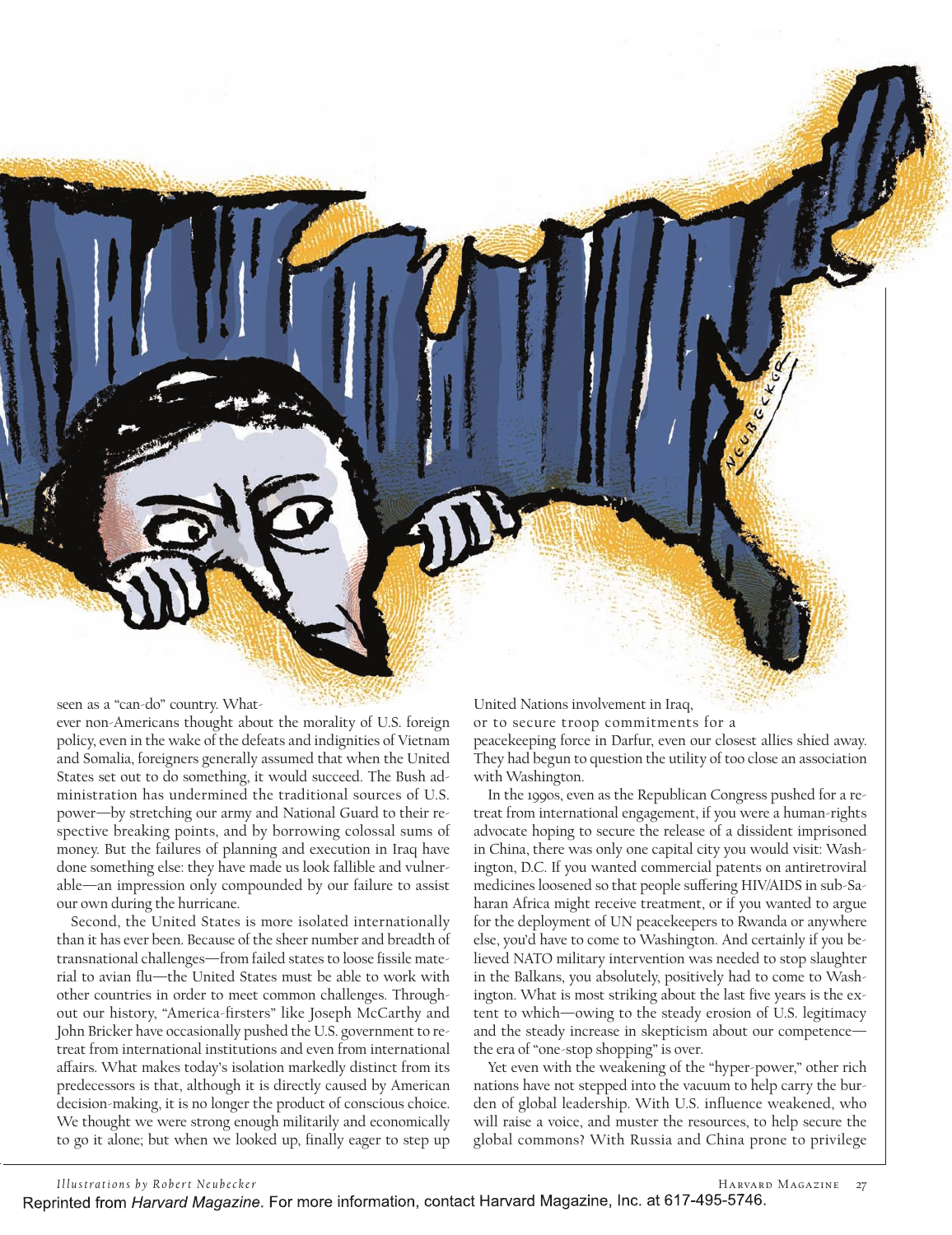sovereignty over human welfare, and European nations and other middle powers willing to commit money but rarely peacekeepers to tackle global threats, the early signs are not good.

Consider Darfur. The United States described the horrors there as "genocide" and pushed for the deployment of an international force, but these initiatives were parodied by our foes—and even by former friends—as emblematic of a U.S. desire to bash another Arab state. Few in the global court of public opinion believe that our initiatives are rooted in a regard for the people in Darfur who are suffering and dying. This is of course a convenient alibi for other countries, which have little economic or strategic incentive to get tough with Khartoum, but for the people of Darfur to get the bail-out they need, the United States will have to summon resources from other countries at a time when its summoning power is not what it was.

#### THE ACCOUNTABILITY DEFICIT

THE THIRD BROKEN ASPECT of American foreign policy concerns accountability. Lamont University Professor Amartya Sen, a Nobel laureate in economics, has famously argued that no country with a free press has ever suffered a substantial famine. Civil and political rights, he has shown, are *enabling* rights that allow citizens to voice their objections to governments that sin; this, in turn, generally helps persuade those governments to play by minimum rules. Accountability performs a similar, crucial endetention facilities, the "rendition" of terrorist suspects to countries notorious for practicing torture, and the murder and abuse of detainees by U.S. guards, there has been only one hearing in the entire U.S. Congress on American detention policies. Shockingly, neither the Senate Foreign Relations Committee nor the House International Affairs Committee has held a single public hearing on detention practices, even though Guantánamo and Abu Ghraib have had colossal bearing on U.S. "foreign relations."

But shouldn't Democrats be able to find a way to take wrongdoers to task all by themselves? Poll data show that Americans believe Democrats have failed to perform this role. On Iraq, indeed, American voters often sound more frustrated with the Democrats' failure to devise a formula for getting us out of the war than they are with a Republican administration for dragging us into it. One factor behind Democrats' muteness in Iraq is that so many of them—29 Democrats in the Senate and 81 in the House—voted to authorize the invasion. This included all the senators who held presidential ambitions and—with the lone exception of Paul Wellstone—all those who faced tight election races. There was dissent, but nobody in the Senate wanted to be this generation's Sam Nunn: an up-and-comer whose presidential trajectory was said to have been thwarted by his vote against the Persian Gulf War in 1991. But how do we explain the quietness of the 21 Democrats in the Senate and 126 in the House of

# The United States will have to summon resources from other countries

abling function in the American system. The accountability deficit in the United States warrants extended discussion here, because the disappearance of checks and balances on U.S. foreign policy has had devastating effects.

The obvious check of first resort should be the Congress. But when one party controls the White House, the Senate, and the House, that party gets to decide when—or whether—it wants to police itself. And when the country faces a threat to its national security, deference to the president is bound to be even more pronounced, making it even less likely that checks will be vigilantly asserted. The minority party has remarkably few institutional tools available to insist on oversight or to override the majority party's prerogative. Senators from the minority party can hold press conferences and write op-eds, and when committee chairmen from the majority party deign to call hearings, they can use their seats on committees to grill administration officials. But who watches C-SPAN, anyway? Today, Democrats can appeal for a review of the Bush administration's disastrous intelligence failures, but they can't subpoena witnesses or demand access to documents. They can request personnel changes, but can't make them happen. Ultimately, the majority party will decide just how much oversight it deems appropriate in "wartime."

Take torture: After the Abu Ghraib scandal first broke in April 2004, the Senate Armed Services Committee convened three days of hearings. It was here that Secretary of Defense Donald Rumsfeld testified. An additional hearing, a kind of update session, was held in September 2004. Since then, despite a steady stream of revelations about the existence of secret U.S. Representatives who voted against the war? Well, partly because even those who opposed the invasion do not want to be caricatured as disloyal to U.S. troops.

Even so, many Democrats would have long since parted company with their Republican colleagues if, in the wake of the disastrous invasion, they had a satisfactory answer to the question of how to extract U.S. troops from Iraq without doing grave harm to U.S. interests and exacerbating the already deadly bloodbath in which Iraqis are embroiled. In expressing frustration with Democrats at present, many Americans are venting their frustration with the box the United States finds itself in. With no good options, the Iraq debate has been confined to the realm of the "least bad"—hardly the stuff to inspire confidence in or enthusiasm for foreign policy, and hardly the stuff to offset Republicans' traditional advantage on national security.

Unfortunately, Iraq has infected discussions of national security more generally. If you are a Democrat and you start a conversation about the components of a progressive national-security platform, about how U.S. foreign policy should be fixed, it is likely you will be cut off within seconds: "That's very interesting, but what the hell do we do about Iraq?" If you try to talk constructively about how to prevent future harms-offering ideas about how to modify the Indian nuclear deal, how to deal with Iran's nuclear ambitions, or how to re-engage North Korea you're greeted with, "Yeah, but how do we get out of Iraq?" Democrats must break out of this trap and fulfill their essential responsibilities as an opposition party in wartime, spelling out an alternative vision, and holding the executive branch accountable wherever they can.

Reprinted from Harvard Magazine. For more information, contact Harvard Magazine, Inc. at 617-495-5746.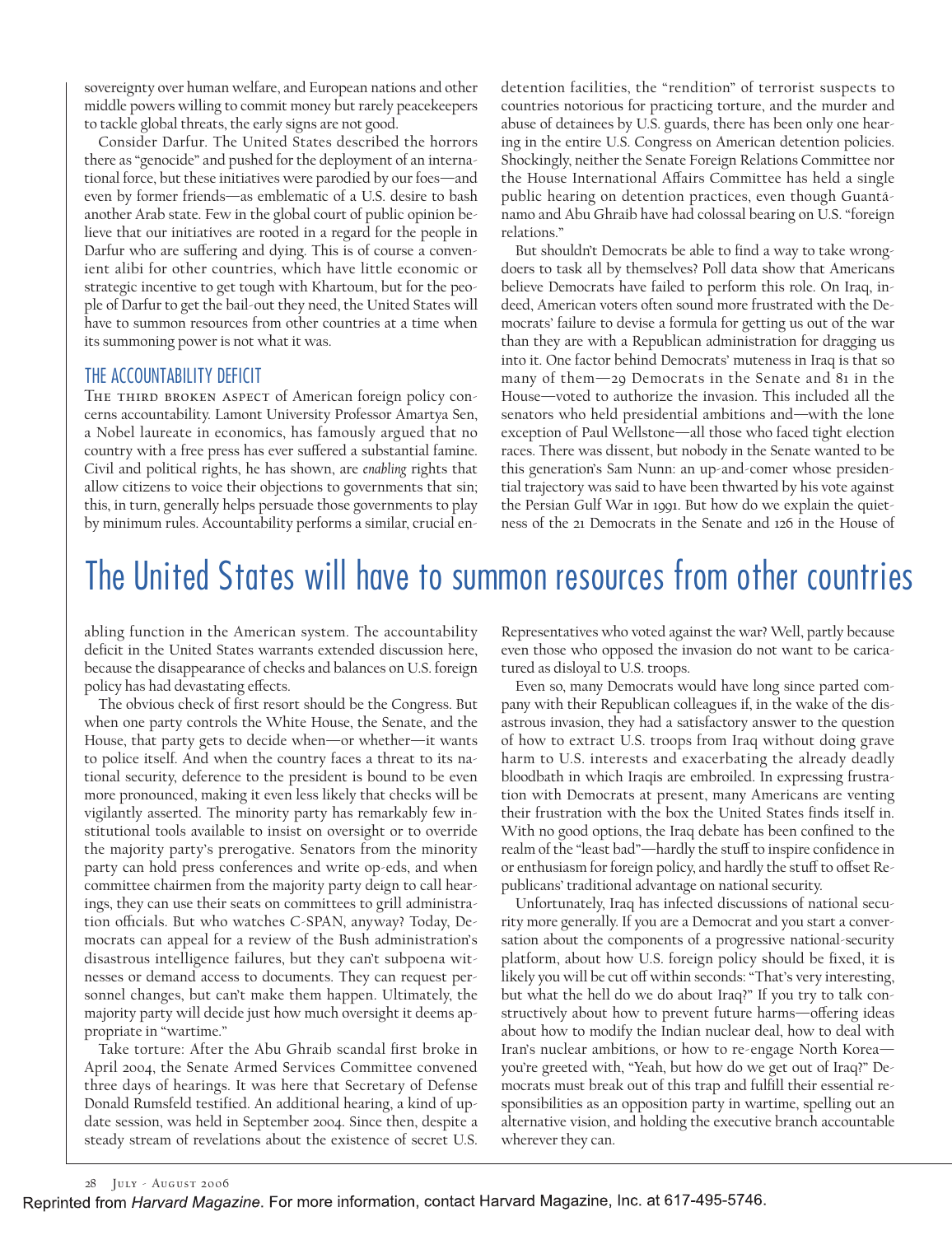What about the press? Journalists were shaken like everyone else by 9/11 and its aftermath. In the runup to Iraq, the mainstream media gave the executive branch a pass. Among the 393 interviews on the nightly news broadcasts of the major networks in the two weeks before the war in Iraq, Fairness and Accuracy in Reporting found only *three* with people identified with organized antiwar efforts. Since the war began going badly wrong, some journalists have done groundbreaking work. *60 Minutes* and Seymour Hersh of the *New Yorker* broke the Abu Ghraib scandal. James Risen and Eric Lichtblau of the *New York Times* revealed that the National Security Agency (NSA) was spying on us. Dana Priest of the *Washington Post* exposed U.S. secret prisons at undisclosed locations around the world —the "black sites." Indeed, investigative journalism, far more than congressional oversight, has belatedly sparked domestic debate about how our government balances liberty and security in the post-9/11 world.

But less than a week after Dana Priest's story broke last November 2, the Senate majority leader, Bill Frist, and the Speaker of the House, Dennis Hastert, sent a letter to the chairmen of the House and Senate Intelligence Committees, requesting a bicameral investigation. That's a big deal: the Congress has conducted fewer than a half dozen such investigations in the entire history of the United States. The most recent was the 9/11 Commission, which was established over the White House's persis-

might occasionally be intruded upon, *we* will not be the target of abuse. Those most likely to see their rights trampled are not the constituencies that wield power in our society. This is a structural problem. Only if the rest of us develop empathy—*actionable* empathy—will the liberty of our fellow citizens be secure in the short term, and our own liberty be preserved in the long term.

These days, oddly, one has to defend why accountability matters. Behavior modification occurs only when wrongdoers are removed and when we go back and learn how and why we erred. In addition, American political leaders will inevitably get their game up when they are forced to subject their ideas to

## at a time when its summoning power is not what it was.

tent objections. But what did Frist and Hastert want to see investigated? Not the black sites, but Dana Priest and the leakers! The assault on leaks just launched by the administration could have a terrible chilling effect on the kind of journalism that has offered our democracy a window into policies that American citizens have every right to know about, to debate, and, perhaps, to reject.

If better informed, would Americans in fact reject such policies? The ultimate source of accountability is, of course, the amorphous, oft-quoted, poorly understood, rarely consulted "American people*.*" A quick glance at the poll data is worrying: 61 percent of Americans believe that torture is justified under some circumstances. But we must put these numbers in context. With the exception of John McCain and a handful of others, most American politicians have been mute on torture. This has left the framing of the debate to the president and the vice president, who have defended abhorrent practices and avoided wrestling with difficult cases by invoking straw-men terrorists who know about "ticking bombs." If "the people" are to demand moral action, they need to be exposed to all sides of the argument, so that they can weigh the alleged benefits of torture against the profound costs—to American soldiers who end up in another country's custody, and to American standing abroad. When the NSA eavesdropping program became known, just 38 percent of Americans felt that the administration was going too far. This reaction didn't change when Attorney General Alberto Gonzales later mentioned offhandedly that the administration would not rule out listening in on domestic conversations as well. The complacency seems rooted in the prevailing sense that while our privacy

Congressional scrutiny, to press scrutiny, and to public scrutiny. And in a globalized world, the current accountability deficit carries profound costs. The discrepancy between America's words and its deeds in other countries, and between American mistakes and the remarkably durable American presumption of virtue and infallibility, are very visible to those we are trying to influence. Iraq will likely go down as the greatest strategic blunder in the history of U.S. foreign policy, and yet to this day the only member of President Bush's inner circle to lose his job was Andrew Card, who was not involved in the Iraq calamity. When the president pushes his "freedom doctrine," calling for democratization and—yes—accountability abroad, it sounds to most foreign ears, quite literally, absurd.

#### PROGRESSIVE RETREAT

A fourth problem with U.S. foreign policy is that citizens are so overwhelmed by the complexity of the challenges around the world—and by our perceived ham-handedness in tackling them—that many are falling prey to the temptation to retreat. A recent poll found that 42 percent of Americans now believe the United States should "mind its own business internationally and let other countries get along the best they can on their own." And according to a recent survey by the Century Foundation and the Center for American Progress, 36 percent of Democrats—almost three times the percentage of Republicans—"think it will be best for the future of the country if we stay out of world affairs." This suggests that because President Bush hyped the threat posed by Saddam Hussein, some American liberals have come to believe that there *(please turn to page 88)*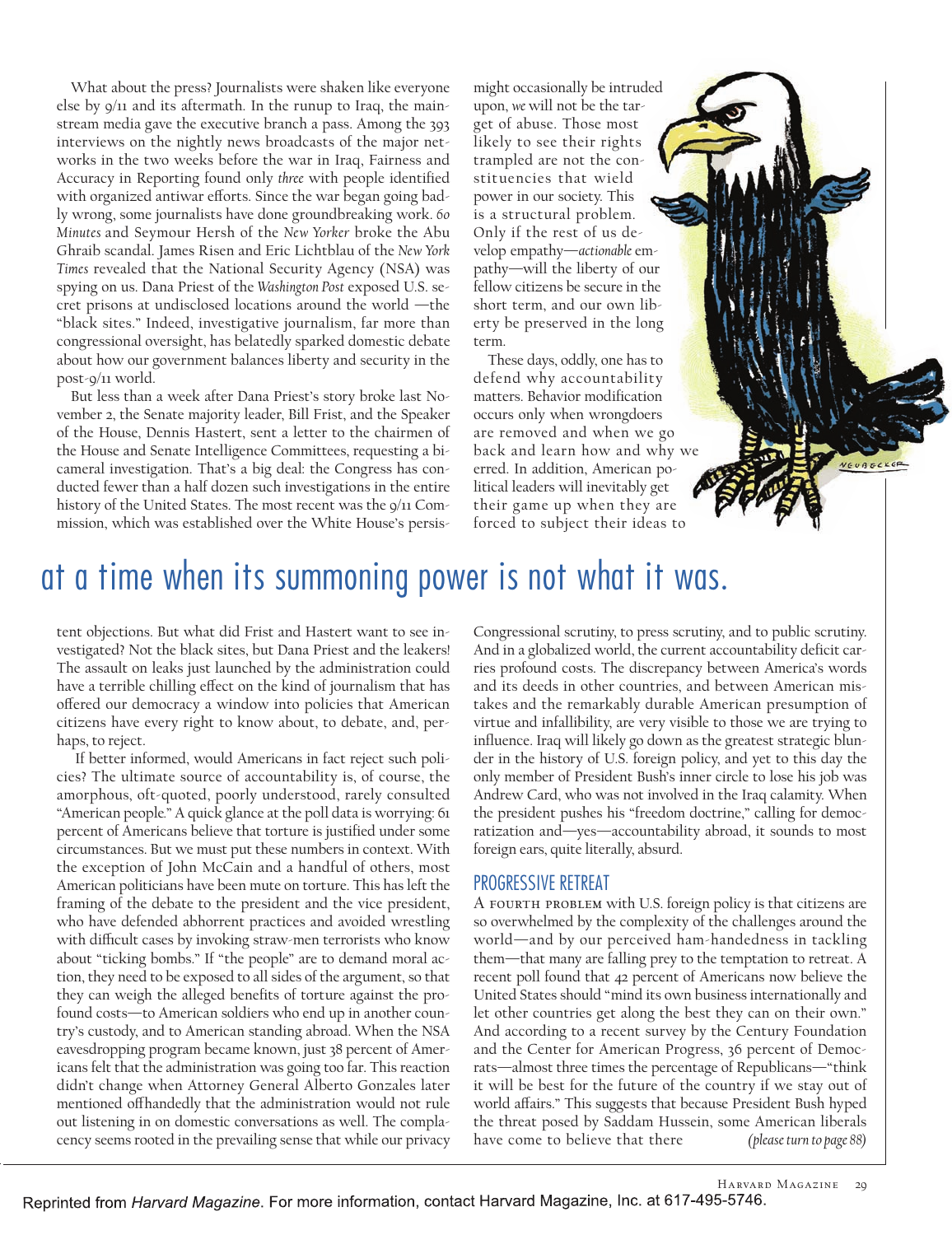#### **FIXING FOREIGN POLICY**

may not *be* a meaningful threat, or that, because the president's "democracy agenda" has taken the form of regime change and elections that have produced anti-American victors, many Americans believe the United States should get out of the business of promoting "values" altogether. *(continued from page 29)*

Counteracting the revival of isolationism or "realism" will require a long-overdue national conversation about foreign policy. This conversation will entail critiquing what's been done unjustifiably or incompetently in our name and learning from our mistakes, but not throwing the baby out with the bathwater. We must

lead us to believe we can afford not to *have* a foreign policy. Everything on the horizon that may harm us, from terrorist networks to global warming to the transfer of fissile material, requires us to be active in the world.

In addition, as the president has said as clearly as any human-rights advocate, human-rights and national-security policies are linked. When I helped set up the Carr Center for Human Rights Policy at the Kennedy School of Government in 1998, this was precisely our thinking: human rights had been relegated to the kiddie table for too long. When 9/11 occurred and all but three of the hijackers came from Egypt and Saudi Arabia—repressive countries that the United States

captain in the international community, it must prove itself able to be a team player. We must recognize that a willingness to subject ourselves to international rules up front will enhance our legitimacy and convince others to act when international crises arise. If the United States continues to rely on international institutions à la carte—extracting resources from them when convenient for us, and asking them to perform tasks that we want to see done, but don't want to do ourselves—the other states in the international system aren't going to be patient or responsive for very long.

But old habits will die hard. John Bolton, the U.S. ambassador to the UN, summed up this uniquely American ap-

# How, after  $9/11$ , could anyone think the United States could build a

openly discuss the range of tools—and of sacrifices—necessitated by the challenges of the twenty-first century.

#### FIXING FOREIGN POLICY

How does one even begin to think about enhancing U.S. influence, winning back friends and potential partners, insisting on accountability for our foreignpolicy sins, and securing domestic support for sustained engagement and sacrifice abroad? We can start by building on several insights put forward by President Bush.

One is that isolation is totally untenable. How, after  $9/11$ ,

could anyone think the United States could build a wall around itself and remain safe? Disillusionment with our foreign policy should not

had backed uncritically for decades—others finally saw that American sponsorship of abusive regimes could be costly. When it became clear that Afghanistan had incubated and sheltered terrorists, national security specialists finally began to pay attention to failed states. There is a very real recognition in Washington—even if it is not yet backed by commensurate policy changes or resource allocations—that the United States cannot afford to turn its back on societies that are suffering great repression or institutional meltdown. Darfur matters in its own right, but—as

Osama bin Laden's recent recording makes clear—it also matters because it is so ripe for exploi-

tation by terrorists. How can the United States build upon

these insights without simply setting out, unrealistically and counterproductively, to impose our values on other countries and cultures? Given the limits of our legitimacy, competence,

credibility, and accountability, how can the United States be seen as a force for good in the world?

> First, before the United States will be welcomed again as team

proach last October when he asked rhetorically, "Why shouldn't we pay for what we want, instead of paying a bill for what we get?" Part of what Secretary Rumsfeld envisaged in Iraq was that the United States could go in lean and mean, win the war, and then hand off to a UN peacekeeping force, because it would be in no state's interest for the Iraq experiment to fail. This is our current mentality: When *we* come calling, we'd like a UN bailout. Will we defer to the judgment of UN weapons inspectors in Iraq? No. But, after the war, when we need help carrying out elections, will we call on UN election teams? Absolutely. And when those UN election workers answer the call and help give the Bush administration its few proud days in Iraq, do we give credit where it is due? Of course not. Beyond Iraq, are we prepared to invest significant resources for elections in Congo? Are we prepared to invest meaningfully in shoring up the fragile peace in Burundi? No. Americans must come to see that the stabilization of the international system *as a whole* carries with it immense longterm benefits to the United States.

Second, if the burdens of global security are to be shared, other countries must accept their portion of international responsibility. While they have grown practiced at bashing the United States in recent years, many rich countries have turned their backs on the world's gravest ills. Where is Europe in the case of Dar-

Reprinted from Harvard Magazine. For more information, contact Harvard Magazine, Inc. at 617-495-5746.

VEUBECKER

<sup>88</sup> July - August 2006